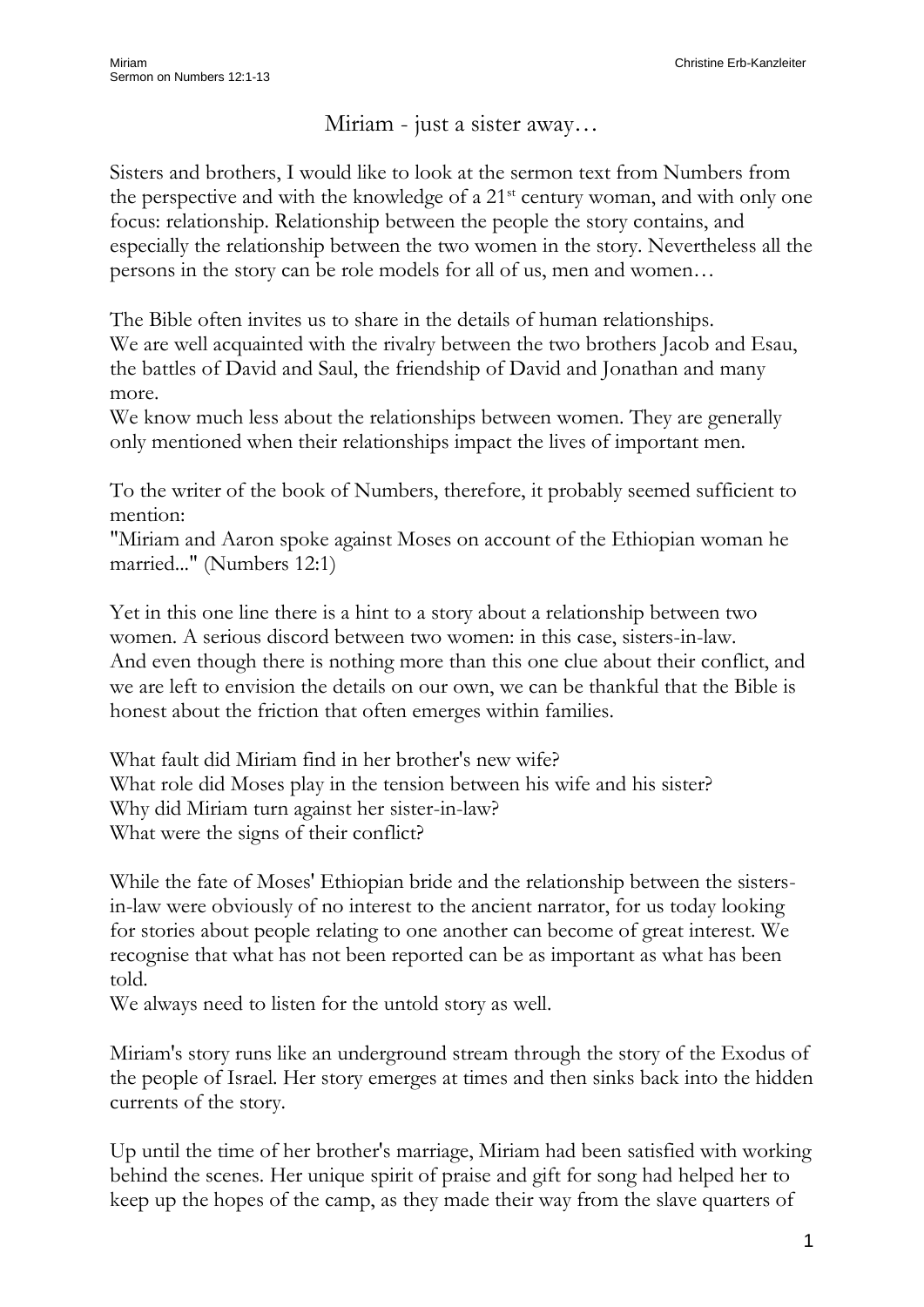Egypt, through the deliverance at the Red Sea and the uncertainties of the wilderness...

Miriam was, no doubt, grateful just for the opportunity to be near her brother once again and to share, however unofficially, in his ministry as leader of the Hebrew people.

In a time when a woman was almost exclusively bound to the family and domestic affairs, Miriam, as Moses' closest female relative, probably enjoyed her brother's confidences and found herself as an often needed advisor.

She most likely experienced a certain amount of visibility as Moses' sister...

In addition to her own talents as a leader, Miriam's relationship to Moses made her a woman of influence in the Hebrew camp.

She is one of the few women in scripture identified as a prophet.

For many she is a wellspring of vision, passion and commitment to action; and besides the biblical stories a lot of legends and narrations about her can be found as sources to try to reconstruct Miriam's life story.

No doubt, Miriam was as gifted as her younger brother Moses.

Her reputation as a poet and a singer must have made her a charismatic figure not only among the Hebrew women.

She is one of the few women in the Old Testament whom we come to know for herself – both for her strengths and her weaknesses – and not only for her role as someone's mother or wife.

Noted for her courage and cleverness, Miriam played an important role in setting the stage for Israel's history of liberation.

At the shore of their deliverance from the Red Sea, where God was made known to them as liberator, she encouraged the other women to join her in praise and song and dance.

"Sing to the Lord, for the Lord has triumphed gloriously; the horse and his rider the Lord has thrown into the sea." (Ex 15:21)

It was Miriam whom her younger brother Moses had to thank for saving his life when he was still a baby.

When their mother could no longer hide Moses from the Pharao's edict to kill all newborn Hebrew sons, it was Miriam who kept watch over the floating basket carrying her brother's endangered life down the river.

When the basket stumbled into the arms of a barren Pharao's daughter, it was Miriam who convinced the princess to let a Hebrew slave woman nurse the hungry child. The princess never knew that the young girl who appeared out of nowhere, was providing an occasion for mother and son to be together again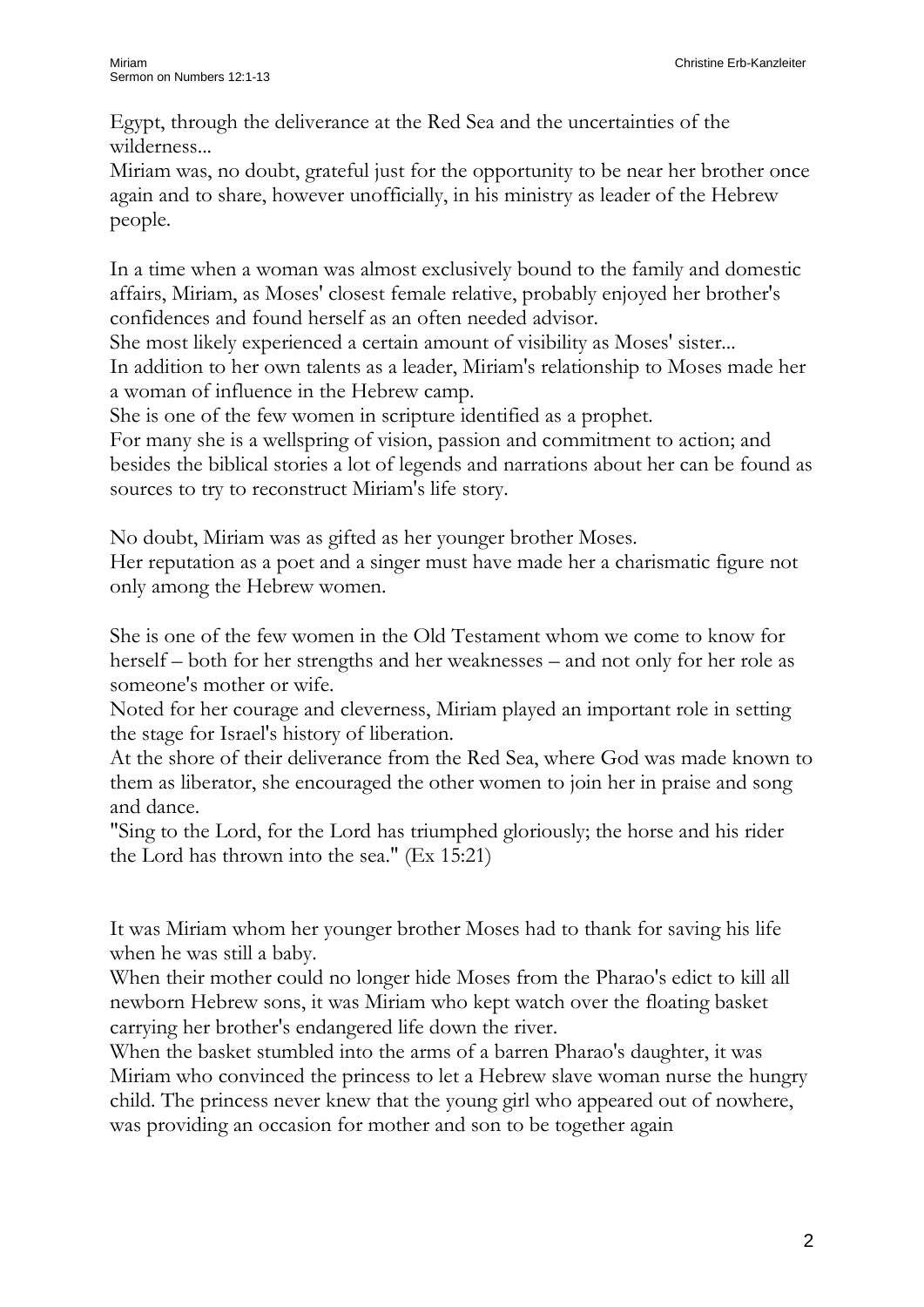While Moses was raised as a prince in the house of the Pharao among luxury and privilege, Miriam was spending her days in her slave quarters. She knew all the time that her younger brother was still alive. And she was looking forward to the day when they would be reunited as sister and brother.

They had achieved that and more. Not only could sister and brother be together again, but what is so much more: the Hebrews now were a free people.

But something happened to threaten Miriam's favoured position: her brother Moses took a wife. And to make things worse, the woman he married was an outsider, a foreigner – an Ethiopian woman, to be exact.

Amazingly quickly the poet and prophet of praise and thanksgiving became an uncomfortable troublemaker. The same gifts with which Miriam had once motivated and united the people under her brother's leadership, she now used to undermine his leadership.

However, a woman's word alone did not carry much weight at that time. Miriam could never have hoped to succeed in bringing a case against Moses by herself. She needed the support of a man...

This was where their brother Aaron came in.

Miriam set out to persuade Aaron to join her in challenging Moses' leadership. And to do this, she had to make use of what she knew to be a sore spot between the two brothers.

In Egypt Aaron had worked alongside Moses to secure the freedom of the Hebrews. No doubt Miriam reminded Aaron that he, too, had been instrumental in the people's liberation.

Had he not stood in front of the Pharao along with Moses?

Had he not been the one speaking out loud when Moses could only stammer? Had he not kept guard over Israel while Moses was in touch with the Lord?

Miriam had well observed that Aaron had been completely overshadowed by their younger brother Moses... even though Aaron had always been more articulate. It followed, she reasoned to Aaron, that the two of them were as much leaders as Moses:

"Is it through Moses only that the Lord has spoken? Has he not also spoken through the two of us?" (Numbers 12:2)

Miriam and Aaron were soon to discover that the difference between their leadership and Moses' lay in the fact that Moses had been appointed by God to be the leader of the Hebrew people... and that that made all the difference.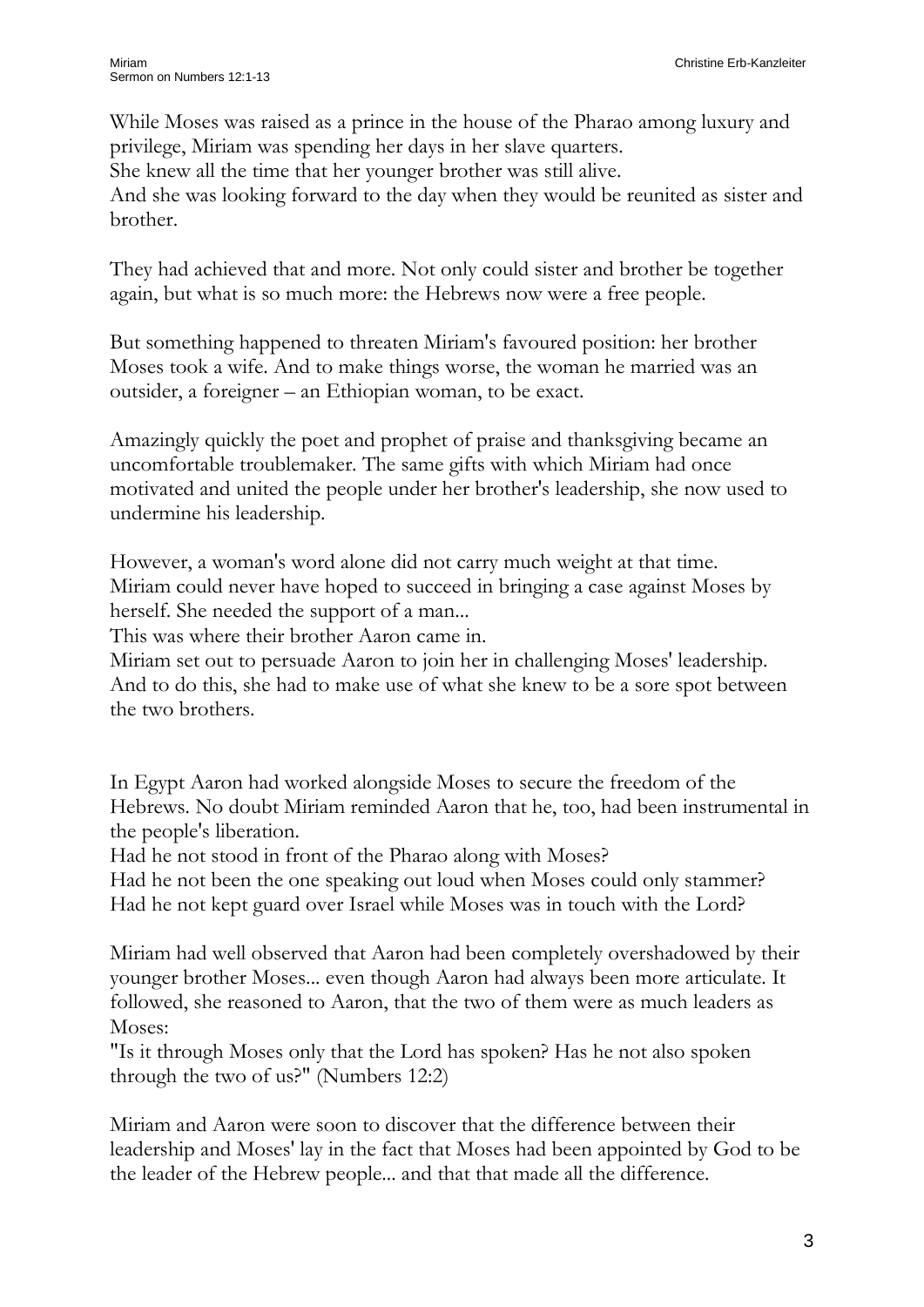And it makes me think: if Miriam dared enough to challenge her brother's sacred leadership... how far would she go with her sister-in-law who could not show any official or even spiritual position?

If you remember the story: in the end God came to the defence of Moses. But Moses' new wife was not so lucky. She was an easy target and was left to defend herself.

In all fairness to Miriam – she might have had good reasons to be concerned about her brother's marriage...

Could this marriage to a foreign woman be interpreted by some as a compromise in his loyalty to his own people? His new wife was not a Hebrew: she was a Cushite, an Ethiopian and, therefore, an African.

Perhaps Miriam feared that, in some people's heads, Moses' new wife would be seen as somehow being related to just the people from whom God had set the Hebrews free?

Perhaps Miriam simply wanted to protect her brother from all sorts of gossip and suspicion that surely would spread through the camp as soon as some realised that Moses had married a neighbour of their former slave masters?

Perhaps Miriam's concerns were justified?

But certainly she was not right in making something like a public crime out of Moses' marriage.

Moses was a prominent leader. And that alone could have made life difficult for his wife – whoever she was.

The fact that she was a foreigner did not help her.

Moses' wife was a stranger, strange to the customs and ways of Moses' people, strange to their God.

And to Miriam she was more than an outsider, she was a threat.

...a threat to Miriam's position among her own people.

Unlike the former days when Miriam could go in and out of Moses' tent to confer whenever she needed...

...to get his attention... to give or ask for advice...

her younger brother was no more as accessible to her as he used to be. The confidences that sister and brother had once shared became the privileges of his new wife.

Naturally, Miriam's influence and visibility suffered.

She no longer accompanied Moses in public or even spoke on his behalf at special occasions.

She no longer got as much attention from the people as she used to. Miriam had to come to terms with the bitter fact that there was a new woman in her brother's life. And she resented her sister-in law, the intruding stranger.